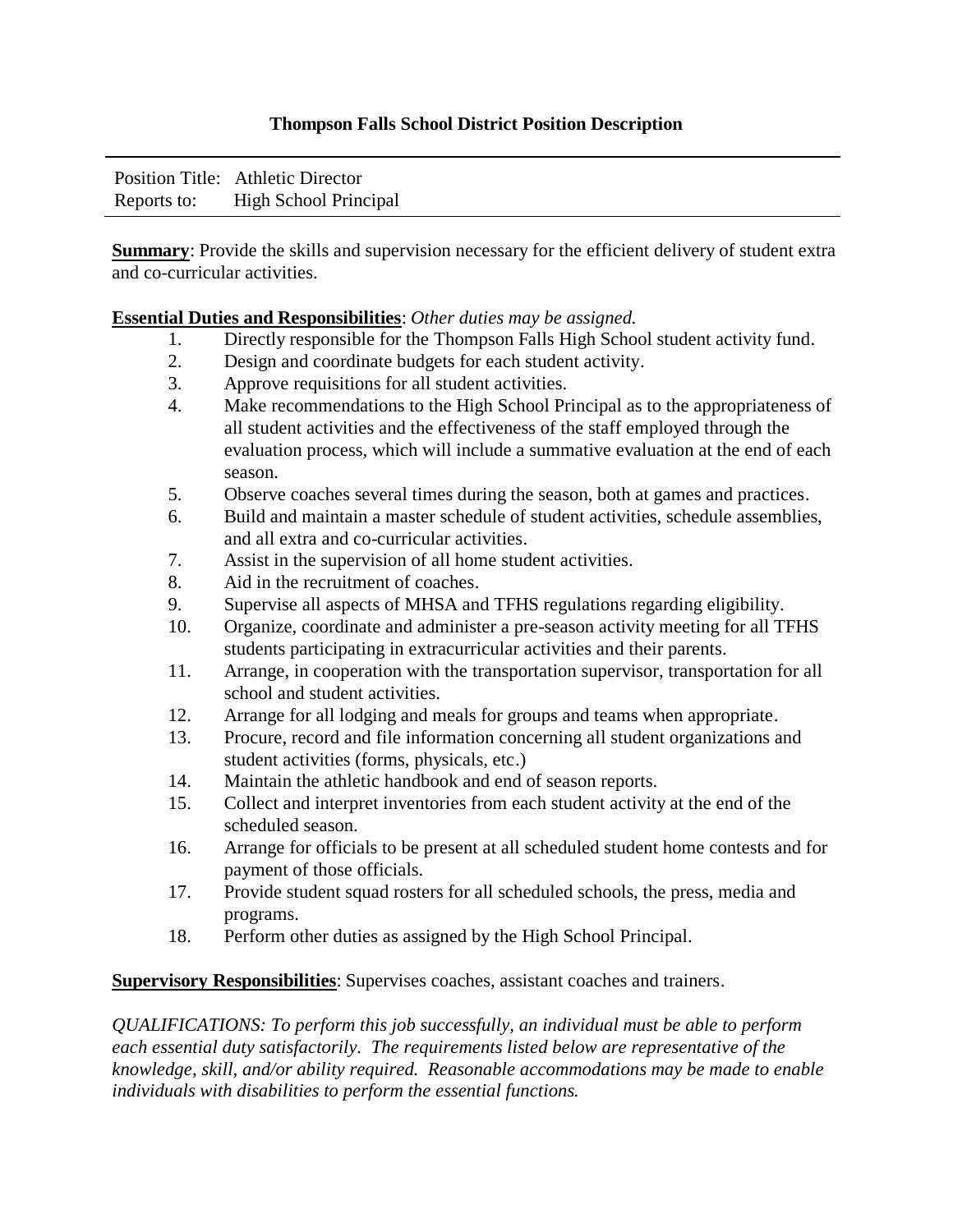**Education and/or Experience**: Valid teaching certificate and a degree program with a major or minor in physical education or equivalent hours and courses in coaching theory is preferred. Experience in physical education, coaching, first-aid, CPR, and sports medicine.

**Language Skills**: Ability to read and interpret documents such as safety rules, operating and maintenance instructions, and procedure manuals. Ability to write routine reports and correspondence. Ability to speak effectively before groups of students or employees of the district.

**Mathematical Skills**: Ability to calculate figures and amounts such as commissions, proportions, percentages, area, circumference, and volume. Ability to apply concepts of basic algebra and geometry.

**Reasoning Ability**: Ability to apply common sense understanding to carry out instructions furnished in written, oral, or diagram form. Ability to deal with problems involving several concrete variables in standardized situations.

**Other Skills and Abilities**: Exhibit qualities of leadership and organizational ability and reflect a spirit of cooperation in working with staff and school administration. Ability to apply knowledge of current research and theory in specific field. Ability to establish and maintain effective working relationships with students, staff and the community. Ability to communicate clearly and concisely both in oral and written form. Ability to perform duties with awareness of all district requirements and Board of Education policies.

*PHYSICAL DEMANDS: The physical demands described here are representative of those that must be met by an employee to successfully perform the essential functions of this job. Reasonable accommodations may be made to enable individuals with disabilities to perform the essential functions.*

While performing the duties of this job, the employee is frequently required to walk and stand. Occasionally the employee will sit or run. The employee will frequently bend or twist at the trunk while performing the duties of this job. The employee will frequently squat, stoop, kneel reach above the head, reach forward and repeat the same hand motion many times while performing the duties of the job.

The specific vision requirements of the job include good depth perception and occasionally being able to see objects/persons at a distance. While performing the duties of the job the employee frequently is required to hear conversation and a quiet as well as a noisy environment and be able to tell where a sound is coming from. The employee must be able to communicate to the team in order to give directions.

*WORK ENVIRONMENT: The work environment characteristics described here are representative of those an employee encounters while performing the essential functions of this job. Reasonable accommodations may be made to enable individuals with disabilities to*